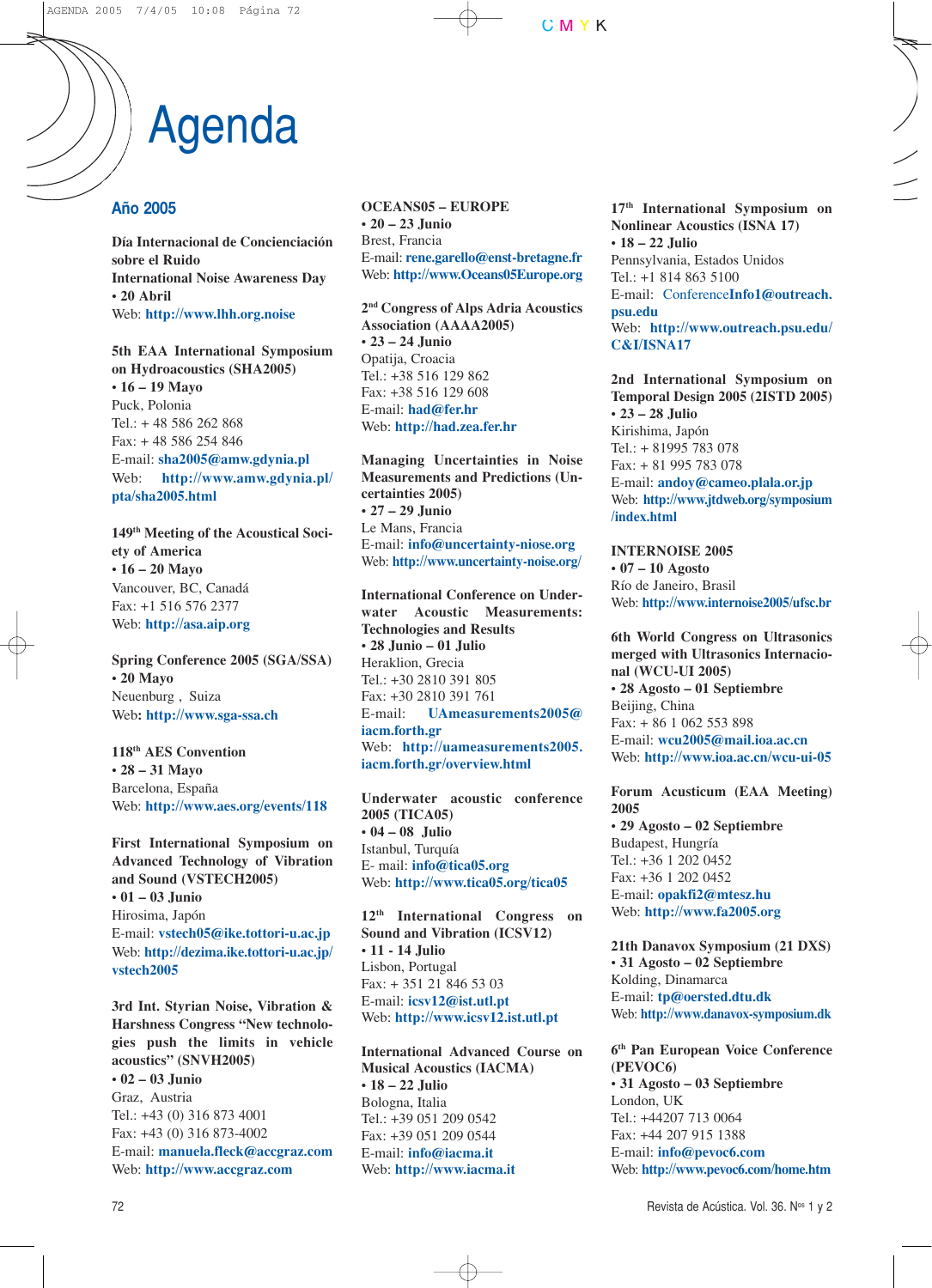# Agenda

**27th International AES Conference • 02 – 04 Septiembre** Hillerød, Dinamarca Tel.: + 45 0 8742 7146 Fax: + 45 0 8742 7010 Web: **http://www.aes.org/events/27/**

**9th Interspeech Conference (INTER-SPEECH 2005) • 04 – 08 Septiembre** Lisbon, Portugal Tel.: +351 2131 00268 Fax: +351 2131 45843 E-mail: **info@interspeech2005.org** Web: **http://www.interspeech2005.org**

**Boundary Influences in High Frequency Shallow Water Acoustics • 05 – 09 Septiembre** Bath, Gran Bretaña E-mail: **acoustics@bath.ac.uk** Web: **http://acoustics2005.bath.ac.uk**

**Acoustics in a Changing Environment (Acoustics 2005) • 11 Septiembre** Busselton, Australia E-mail: **acoustics2005@acoustics.asn.au** Web: **http://www.acoustics.asn.au/ divisions/2005-conference.shtml**

**6th World Congress on Ultrasonics • 11 – 15 Septiembre** Beijing, China Fax: +86 106 255 3898 E-mail: **wcu2005@mail.ioa.ac.cn** Web: **http://www.ioa.ac-cn/wcu2005**

**2005 IEEE International Ultrasonics Symposium • 18 – 21 Septiembre** Rotterdam, Holanda Web: **http://www.ieee-uffc.org/2005/**

**International Symposium on Environmental Vibrations • 20 – 22 Septiembre** Okayama, Japón Web: **http://isev2005.civil.okayana-u. ac.jp**

**Autumn Meeting of the Acoustical Society of Japan • 27 – 29 Septiembre** Sendai, Japón Web: **http://www.asj.gr.jp/index-en. html**

**119th AES Convention • 07 – 10 Octubre** New York, Estados Unidos Web: **http://www.aes.org/events/119**

**Acoustics Week in Canada (AWC2005) • 12 – 14 Octubre** London, UK Web: http://caa-aca.ca/london-2005.html

**First International Conference on Wind Turbine Noise • 17 – 18 Octubre** Berlin, Alemania E- mail: **organiser@windturbinenoise 2005.org** Web: **http://windturbinenoise2005.org**

**150th Meeting of the Acoustical Society of America • 17 – 21 Octubre** Minneapolis, Estados Unidos Tel.: +1 516 576 2360 Fax: +1 516 576 2377 E-mail: **asa@aip.org** Web: **http://asa.aip.org**

#### **36 Congreso Nacional de Acústica – TECNIACÚSTICA 2005 EXPOACÚSTICA 2005 • 19 – 21 Octubre**

Terrassa, España Sociedad Española de Acústica, c/ Serrano 144, 28006 Madrid España Fax: +34 91 411 76 51 e–mail: **sea@ia.cetef.csic.es** Web : **http://www.ia.csic.es/sea/index.html**

UK Institute of Acoustics Autumn Conference 2005 **• 25 – 26 Octubre Oxford, UK Web**: **http://www.ioa.org.uk**

**4th International Workshop on Models and Analysis of Vocal Emissions for Biomedical Applications (MAVEBA2005) • 29 – 31 Octubre** Firenze, Italia Tel.: + 39 055 479 6410 Fax: + 39 055 494 569 E-mail: **manfredi@det.unifi.it** Web: **http://maveba.det.unifi.it**

**Reproduced Sound 21 • 04 – 05 Noviembre** Oxford, UK Web: **http://www.ioa.org.uk**

#### **Año 2006**

**6th European Conference on Noise Control (EURONOISE2006) • 30 Mayo – 01 Junio** Tampere, Finlandia Tel.: + 35 897 206 4721 Fax: + 35 897 206 4711 E-mail: **heikki.tuominen@akusti.com** Web: **http://www.acoustics.hut.fi/asf**

**151th Meeting of the Acoustical Society of America • 01 – 06 Junio** Providence, Estados Unidos Tel.: +1 516 576 2360 Fax: +1 516 576 2377 E-mail: **asa@aip.org** Web: **http://asa.aip.org/meetings.html**

**Western Pacific Acoustics Conference (WESPAC 9) • 26 – 28 Junio** Seoul, Corea Web: **http://www.wespac8.com/Wespac IX.html**

**13th International Congress on Sound and Vibration (ICSV13) • 03 – 07 Julio** Viena, Austria Web: **http://info.tuwien.ac.at/icsv13**

**Ninth International Conference on Recent Advances in Structural Dynamics (SD2006) • 17 – 19 Julio** Southampton, UK E-mail: **SD2006@isvr.soton.ac.uk/ sa2006/index.htm** Web: **http://www.isvr.soton.ac.uk/ sd2006/index.htm**

**International Conference on Noise and Vibration (ISMA2006) • 01 – 02 Septiembre** Leuven, Belgica Tel.: + 32 016 322 482 Fax: + 32 016 322 987 E-mail: **lieve.notre@mech.kuleuven.ac.be** Web: **http://www.isma-isaac.be/fut\_conf /default\_en.phtml**